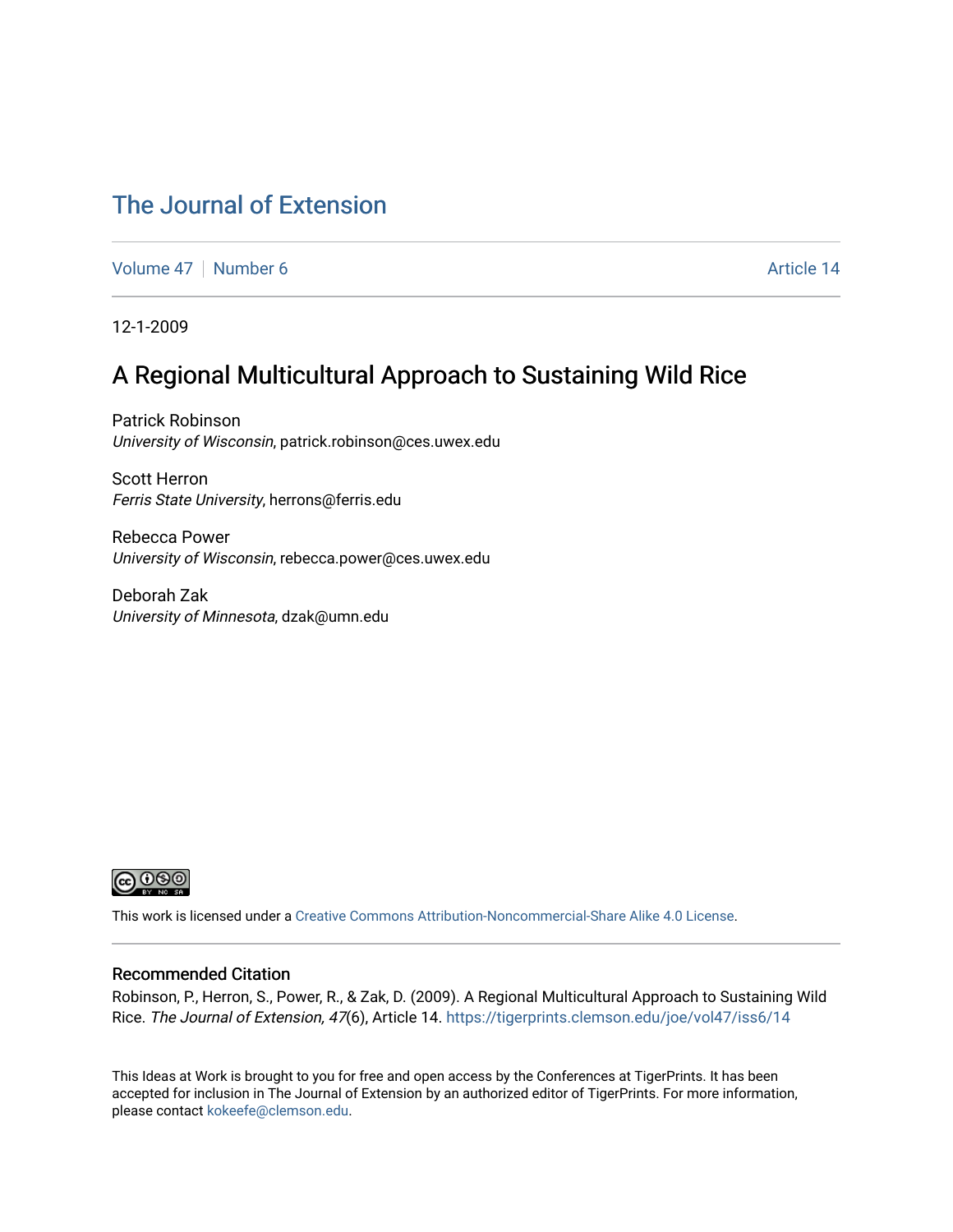

## **December 2009 Volume 47 Number 6 Article Number 6IAW5**

[Return to Current Issue](http://www.joe.org:80/joe/2009december/)

# **Improving The Landscape Design Skills of North Carolina Green Industry Professionals**

#### **Anthony V. LeBude**

Assistant Professor and Extension Specialist Department of Horticultural Science North Carolina State University, Raleigh, North Carolina [anthony\\_lebude@ncsu.edu](mailto:anthony_lebude@ncsu.edu)

#### **Pat Lindsey**

former Assistant Professor Department of Horticultural Science North Carolina State University, Raleigh, North Carolina

#### **Anne Spafford**

Associate Professor Department of Horticultural Science North Carolina State University, Raleigh, North Carolina [amspaffo@ncsu.edu](mailto:amspaffo@ncsu.edu)

#### **Lucy Bradley**

Assistant Professor and Extension Specialist Department of Horticultural Science North Carolina State University, Raleigh, North Carolina [lucy\\_bradley@ncsu.edu](mailto:lucy_bradley@ncsu.edu)

#### **Michelle Wallace**

County Agent North Carolina Cooperative Extension Service Durham County Durham, North Carolina [mwallace@ncsu.edu](mailto:mwallace@ncsu.edu)

#### **Clifford D. Ruth**

Area Agent: Agriculture North Carolina Cooperative Extension Service Henderson and Transylvania Counties North Carolina [cdruth@ncsu.edu](mailto:cdruth@ncsu.edu)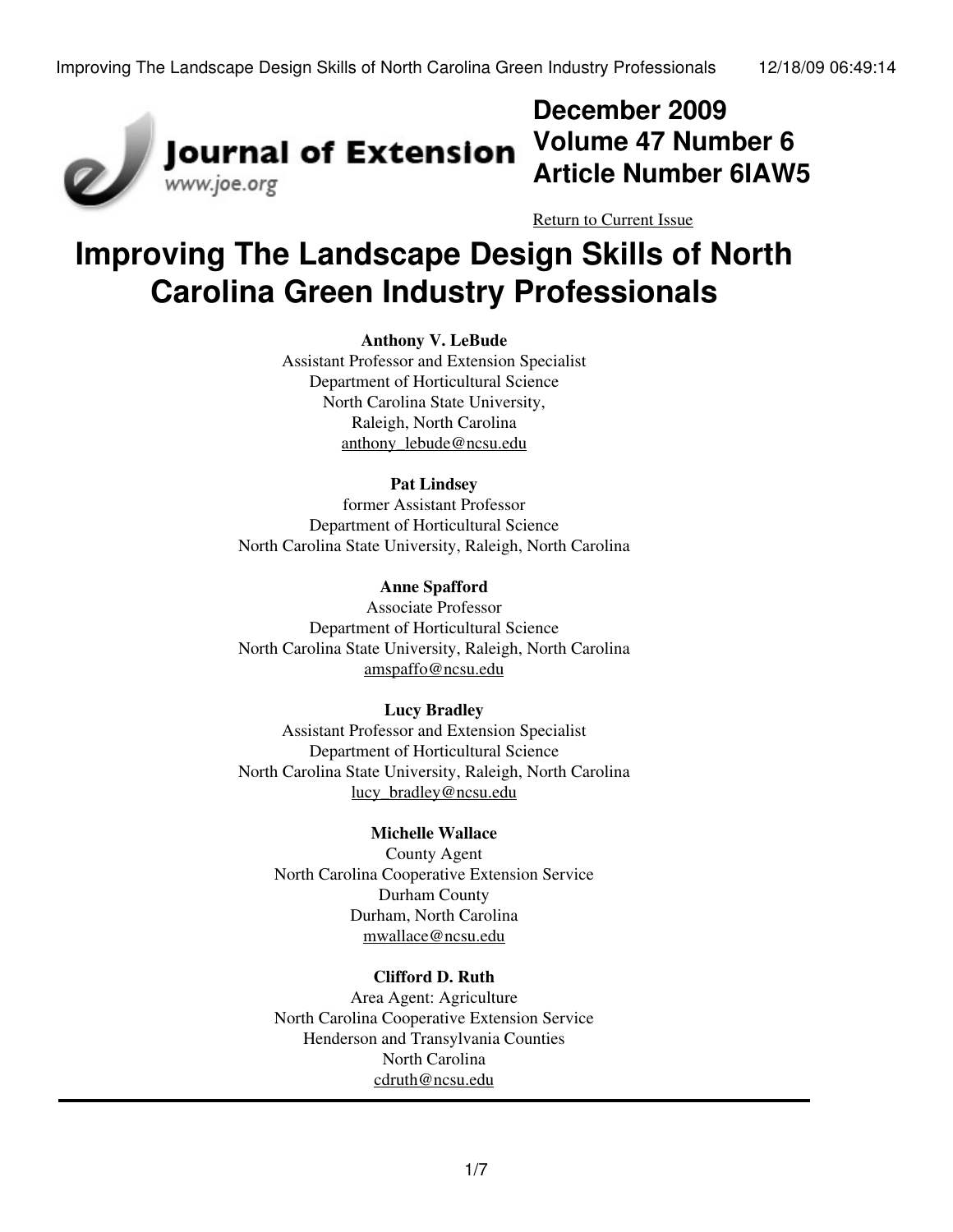Improving The Landscape Design Skills of North Carolina Green Industry Professionals 12/18/09 06:49:14

**Abstract:** A 2-day hands-on landscape design workshop was presented to landscape design professionals in the North Carolina green industry who had never received formal training in the design process. All attendees were satisfied, significantly increased their knowledge of landscape design, and adopted key strategies for improving their designs and design skills.

## **Green Industry Professionals Need Help**

The population of North Carolina has grown dramatically in recent years, increasing by over 2.5 million since 1990 (N.C. Rural Economic Development Center, 2005). This has fueled construction and resulted in job opportunities in the area of landscape design that have far outpaced the availability of trained landscape designers in the green industry. To fill this niche, many lawn and landscape care professionals, nursery stock growers, and inexperienced newcomers have begun designing landscapes without possessing formal design training.

A 2-day workshop providing formal training in the landscape design process was offered for horticulture professionals. The objectives of the program were to:

- 1. Teach and model the elements of the landscape design process,
- 2. Provide hands-on design experience, guided and critiqued by instructors,
- 3. Encourage interaction, peer critique and the use of design vocabulary, and
- 4. Provide students with professional practice in presentation of their designs to clients.

Two separate sets of approximately 20 professionals attended a 2-day workshop in July 2006 and 2007. All 40 participants were in the landscape design profession, and some owned businesses that routinely designed and installed landscapes. Only one participant out of 40 had received formal training in landscape design prior to the workshop. The instructors consisted of three faculty in the Department of Horticultural Science at North Carolina State with degrees in Landscape Architecture, and two graduate students in the landscape design program at North Carolina State. Over the 2-day workshops, instructors and graduate students presented PowerPoint lectures, displayed rendered drawings as examples, and then worked with each participant individually to guide student integration of the elements of design into their personal landscape design processes. The elements of the landscape design process presented at the 2-day workshop were:

- Verbal Communication
- Professional Practice
- Landscape Evaluation
- Base Map Preparation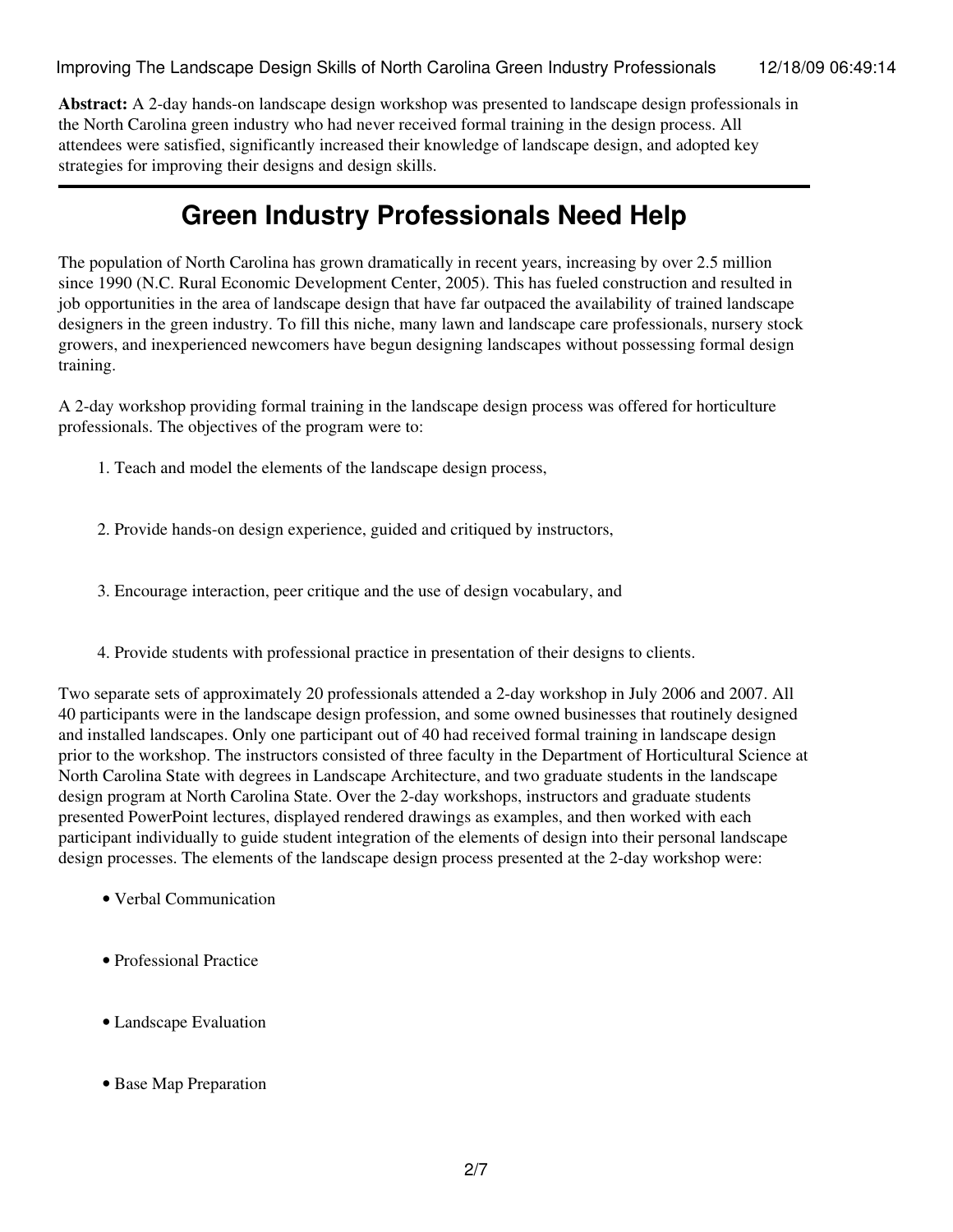- Program Development
- Conceptual Diagramming
- Graphic Communication
- Developing Garden Rooms
- Compositional Elements
	- ♦ Ground Line Patterns
	- ♦ Theme Development
	- ♦ Visual Elements
	- ♦ Compositional Principles
- Studio Work Time for Practice
- Design Critique (instructors)
- Peer Review (attendees)

As a practicum, attendees interviewed a mock client couple at a nearby house. The house was already measured and drawn to scale on handouts, which sped the process and minimized tedious field work. While in studio, pictures of the site were projected on video screens for everyone to use as reference.

All 20 attendees at the July 2007 workshop were administered a post-workshop survey that elicited information about their satisfaction, prior knowledge and actions, knowledge gained, and actions to be taken as a result of the workshop. Partially completed surveys were discarded, and the 15 completed surveys were analyzed using SAS version 9.1.3 (SAS Inst. Inc., 2003). Where appropriate, means were tested using pairwise comparisons between pre- and post- self assessments of knowledge and actions.

## **What Attendees Learned and How It Affected Their Businesses**

All respondents (n=15), consisting of eight white males and seven white females, were satisfied with all aspects of the workshop (Table 1).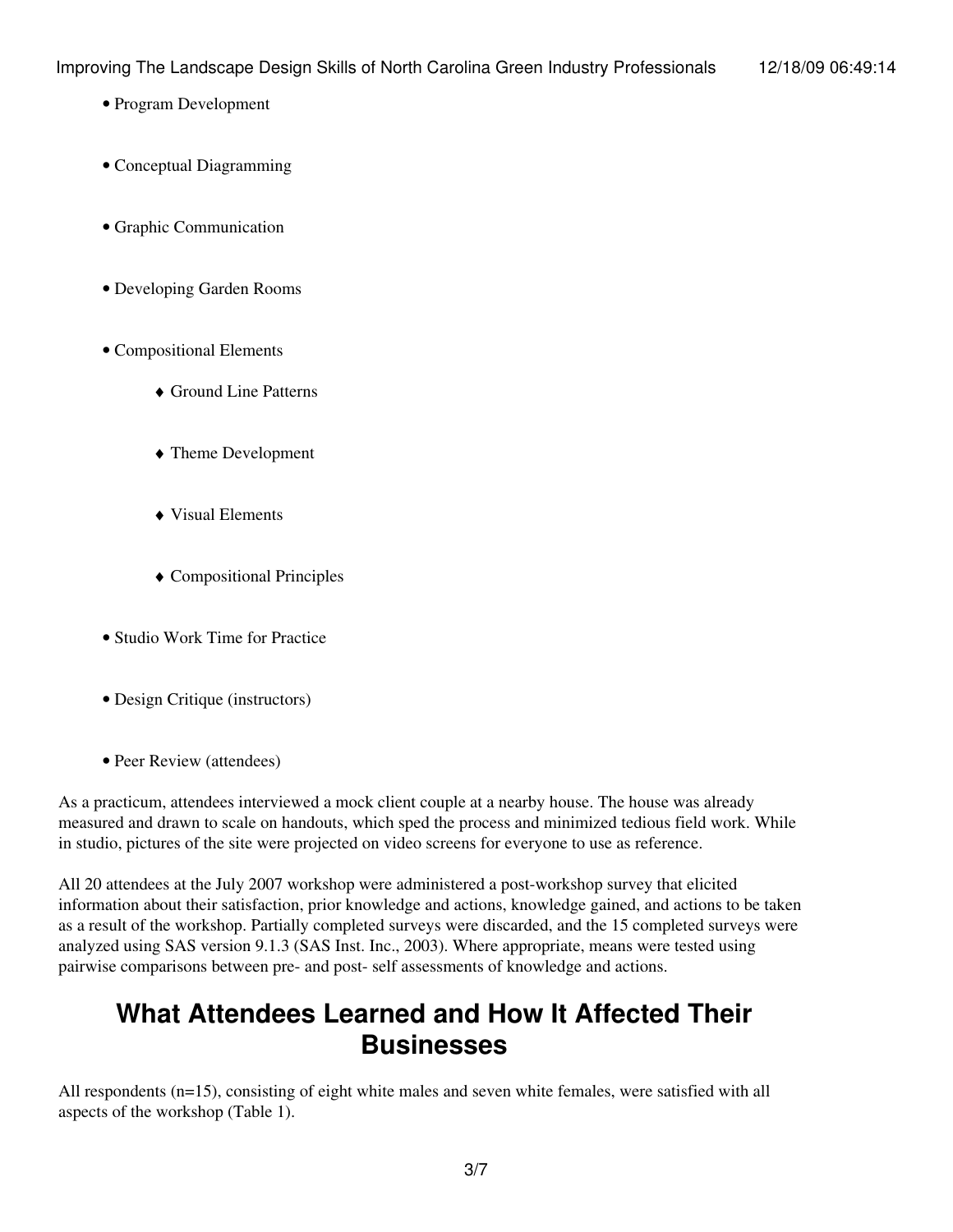**Table 1.**

Mean Satisfaction Responses for Participants Attending a Landscape Design Skills Workshop (n=15)

| <b>Satisfaction</b>                                                                                                                  | <b>Mean</b> <sup>2</sup> | <b>Std Error</b> |  |  |  |  |
|--------------------------------------------------------------------------------------------------------------------------------------|--------------------------|------------------|--|--|--|--|
| Relevance of information to your needs                                                                                               | 3.4                      | 0.16             |  |  |  |  |
| Presentation quality of instructors                                                                                                  | 3.3                      | 0.21             |  |  |  |  |
| Subject matter knowledge of instructors                                                                                              | 3.7                      | 0.13             |  |  |  |  |
| Training facilities                                                                                                                  | 3.5                      | 0.22             |  |  |  |  |
| The overall quality of the training workshop                                                                                         | 3.4                      | 0.16             |  |  |  |  |
| <sup>z</sup> Mean assessment using a Likert-type scale; 1=Not Satisfied, 2=Somewhat Satisfied,<br>3=Satisfied, and 4=Very Satisfied. |                          |                  |  |  |  |  |

All respondents had significant changes in knowledge as a result of participating in the workshop (Table 2). The greatest change in knowledge for participants occurred for the development of a design program (mean change = 1.6; Table 2). A design program integrates the needs of the client and the site analysis into a series of design objectives to guide the overall design process. Some or all participants were familiar with various aspects of the design process indicated by the decreasing, but still significant changes in knowledge among those variables (Table 2).

### Mean Difference Between Prior Knowledge and Post Knowledge of Landscape Design Processes Self-Assessed by Participants Attending a Landscape Design Skills Workshop (n=15)

| Knowledge                         | Pre <sup>w</sup> | Post <sup>w</sup> | <b>Mean</b> <sup>x</sup> | <b>Std Errory</b> | $Prob >  t ^z$ |
|-----------------------------------|------------------|-------------------|--------------------------|-------------------|----------------|
| Program development               | 2.1              | 3.7               | 1.6                      | 0.25              | 0.01           |
| Styles and geometry               | 1.9              | 3.5               | 1.5                      | 0.26              | 0.01           |
| Conceptual diagramming            | 2.2              | 3.6               | 1.4                      | 0.27              | 0.01           |
| Base map preparation              | 2.2              | 3.5               | 1.3                      | 0.25              | 0.01           |
| Theme development                 | 2.1              | 3.4               | 1.3                      | 0.27              | 0.01           |
| Principles of landscape design    | 2.3              | 3.5               | 1.3                      | 0.21              | 0.01           |
| Landscape evaluation              | 2.5              | 3.7               | 1.2                      | 0.30              | 0.01           |
| Steps in landscape design process | 2.5              | 3.7               | 1.1                      | 0.26              | 0.01           |
| Compositional principles          | 2.2              | 3.3               | 1.1                      | 0.28              | 0.01           |

<sup>w</sup>Mean assessment for pre and post knowledge using a Likert-type scale; 1=Very Low (Don't know anything about this topic), 2=Low (Know very little about this topic), 3=Mid (Know about this topic but there is more to learn), 4=High (Have a fairly good knowledge but there are things to learn), and 5=Very High (Know almost

#### **Table 2.**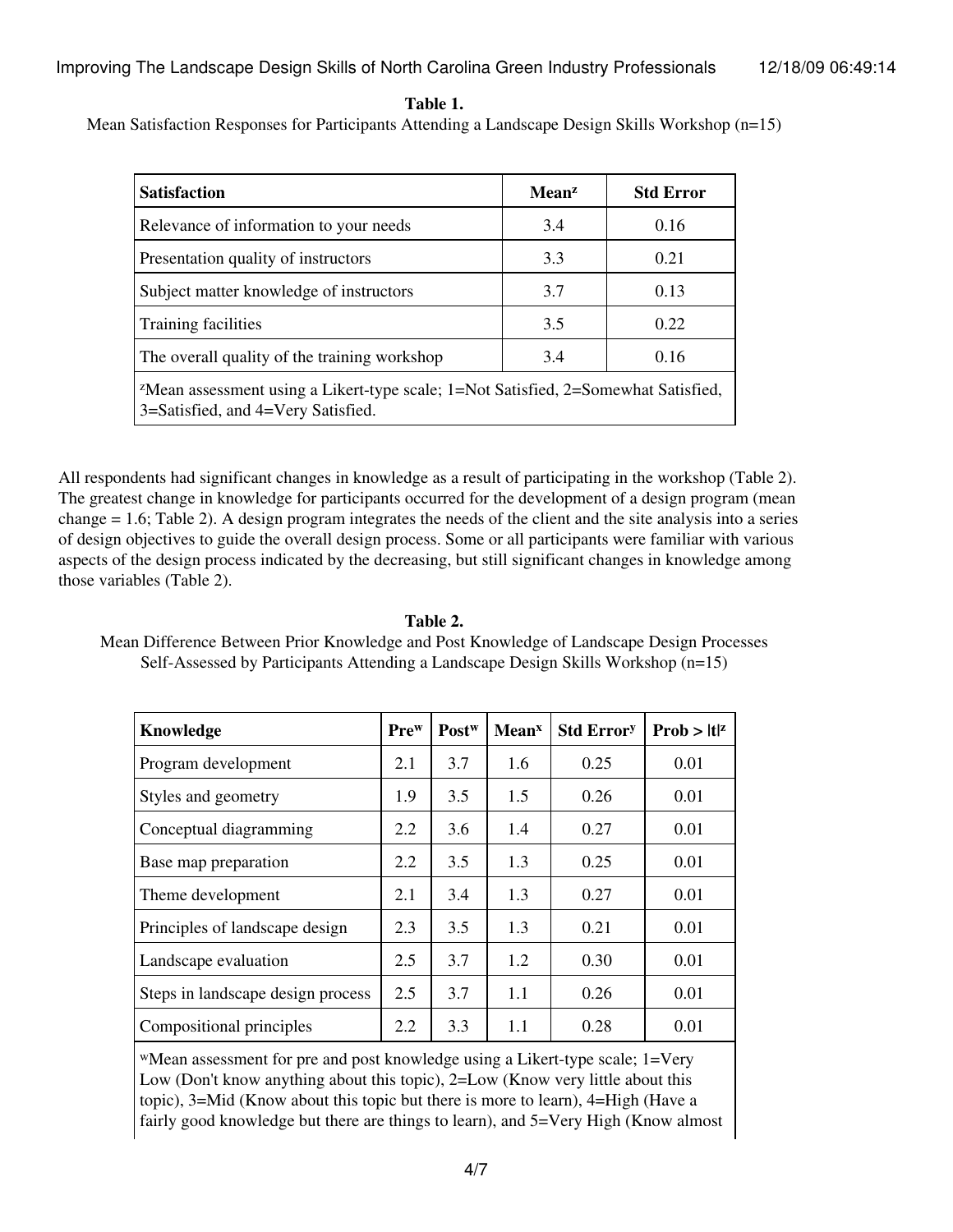everything about this topic). <sup>x</sup>Mean Difference between pre and post knowledge assessment. <sup>y</sup>Standard error of the mean for mean difference between pre and post assessments. <sup>z</sup>Probability of a greater t statistic for the mean difference between pre and post assessments of knowledge.

All respondents indicated that they would adopt all aspects of the landscape design process when designing in the future (Table 3). The highest change in action taken would be adopting a grid system (mean=1.9). A grid system is created in plan view by extending lines both vertically and horizontally from primary, secondary and tertiary boundaries (i.e., house corner boundaries, window widths, and entryways). The result is a grid system on the design used to place planting areas, hardscapes, and other features into scale with the dimensions of the buildings and property. Even though this skill was indicated as having the greatest participant adoption, respondents still acknowledged that they might only do this sometimes (3.3 on post response; Table 3). The difference was their unfamiliarity with the skill prior to taking the workshop (1.4 pre-response; Table 3). The least change in action was preparing a site analysis and inventory; however respondents indicated that they were already doing this sometimes (2.9 pre-response; Table 3) prior to attending the workshop.

#### **Table 3.**

Mean Difference Between Self-Assessed Actions Taken Prior to and Post Workshop Participation for Landscape Designers Attending a Landscape Design Skills Workshop (n=15)

| <b>Actions</b>                           | Pre <sup>w</sup> | Post <sup>w</sup> | Mean <sup>x</sup> | <b>Std Errory</b> | Prob<br>$>  t ^z$ |
|------------------------------------------|------------------|-------------------|-------------------|-------------------|-------------------|
| Develop a grid                           | 1.4              | 3.3               | 1.9               | 0.38              | 0.01              |
| Prepare conceptual diagrams              | 2.2              | 3.7               | 1.5               | 0.29              | 0.01              |
| Include transitions                      | 2.4              | 3.9               | 1.5               | 0.34              | 0.01              |
| Design outdoor rooms                     | 2.1              | 3.7               | 1.5               | 0.29              | 0.01              |
| Provide design drawings to clients       | 2.2              | 3.7               | 1.4               | 0.25              | 0.01              |
| Gather GIS data from the web             | 2.0              | 3.3               | 1.3               | 0.34              | 0.01              |
| Develop a base map                       | 2.3              | 3.5               | 1.3               | 0.33              | 0.01              |
| Prepare a site inventory and<br>analysis | 2.9              | 3.9               | 1.1               | 0.32              | 0.01              |

<sup>w</sup>Mean assessment for pre and post actions using a Likert-type scale; 1=Very Low (Not considering this), 2=Low (Considering this), 3=Mid (Doing this sometimes), 4=High (Doing this most of the time), and 5=Very High Doing this all the time). <sup>x</sup>Difference between pre and post action assessment.

<sup>y</sup>Standard error of the mean for mean difference between pre and post assessments. <sup>z</sup>Probability of a greater t statistic for the mean difference between pre and post assessments of action.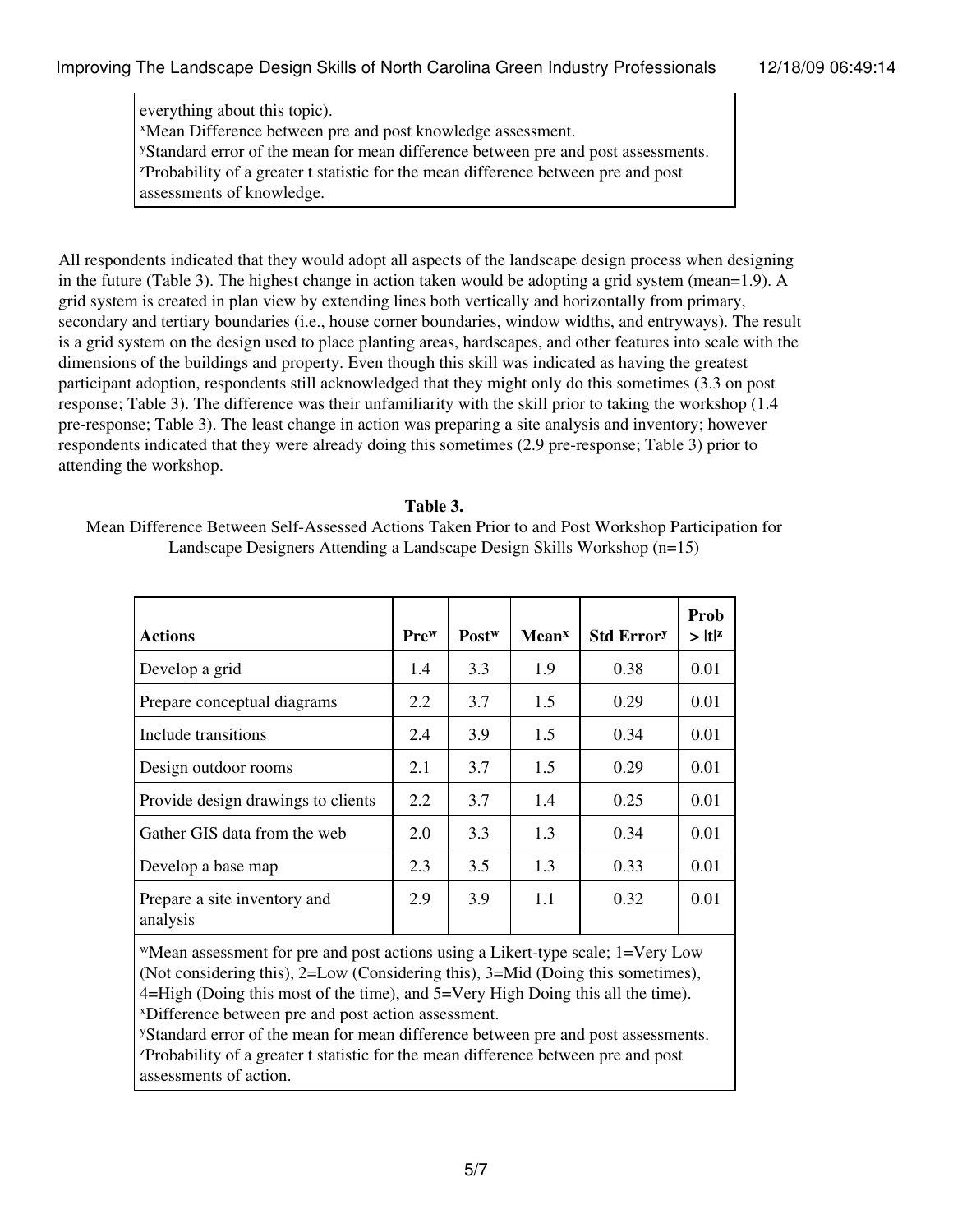### **Program Improvements**

Despite each workshop lasting 2 days and totaling over 12 hours of contact time, most respondents indicated that they wanted longer workshops with more opportunity for practice and critique. During the first workshop, participants suggested that all drawing activities be structured around a single design. Therefore, in the second workshop, a mock-client couple with a real home was added to provide a realistic setting around which a design program could be constructed. A follow-up focus group was planned for 6 months post-workshop to provide a multi-method model of evaluation and to determine retention of skills (Kelsey, Schnelle, & Bolin, 2005); however, a severe summer drought in 2007 in western North Carolina prevented many attendees from practicing landscape design and installation.

## **Conclusion**

Most participants in the 2-day landscape design workshop had tremendous working knowledge of plant growth, plant selection, and plant availability for the surrounding area (personal observations of instructors). But they lacked an understanding of how to place those plants conceptually within a structured landscape design using formal landscape design practices. Participants indicated that prior to the training they had difficulty conveying their ideas to clients because they were uncomfortable with their drawing skills. As a result, they rarely presented clients with a completed design.

They indicated that after the training they would be more likely to include a drawing with their bids and were confident that this would enhance their sales as well as improve their professionalism and communications with clients. Participants highly valued the level of experience and skill of the instructors, the formal training, and the case study, which provided an opportunity for them to use their newly acquired skills and knowledge. As a result of participation in the training, participants indicated they improved their comprehension of the design process and they will make effective changes in the way they work.

#### **Acknowledgement**

This work was funded by a Seed Grant from the N.C. State University office of Extension, Engagement, and Economic Development.

### **References**

Green Industry Council of North Carolina (2006). Retrieved October 2, 2008 from: <http://ncgreenindustrycouncil.com/>

Kelsey, K. D., Schnelle, M., & Bolin, P. (2005). Increasing educational impact: A multi-method model for evaluating extension workshops. *Journal of Extension* [On-line], 43(3) Article 3FEA4. Available at: <http://www.joe.org/joe/2005june/a4.php>

National Agriculture Statistics Service (NASS) (2007). Nursery Crops, 2006 Summary. United States Department of Agriculture. Retrieved October 2, 2008 from: <http://usda.mannlib.cornell.edu/usda/current/NursProd/NursProd-09-26-2007.pdf>.

N.C. Rural Economic Development Center (2005). Rural data bank. Retrieved October 16, 2008 from: [http://www.ncruralcenter.org/databank/trendpage\\_Population.asp.](http://www.ncruralcenter.org/databank/trendpage_Population.asp)

SAS Institute Inc. 2003. Version 9.1.3. SAS Inst. Inc., Cary, N.C.